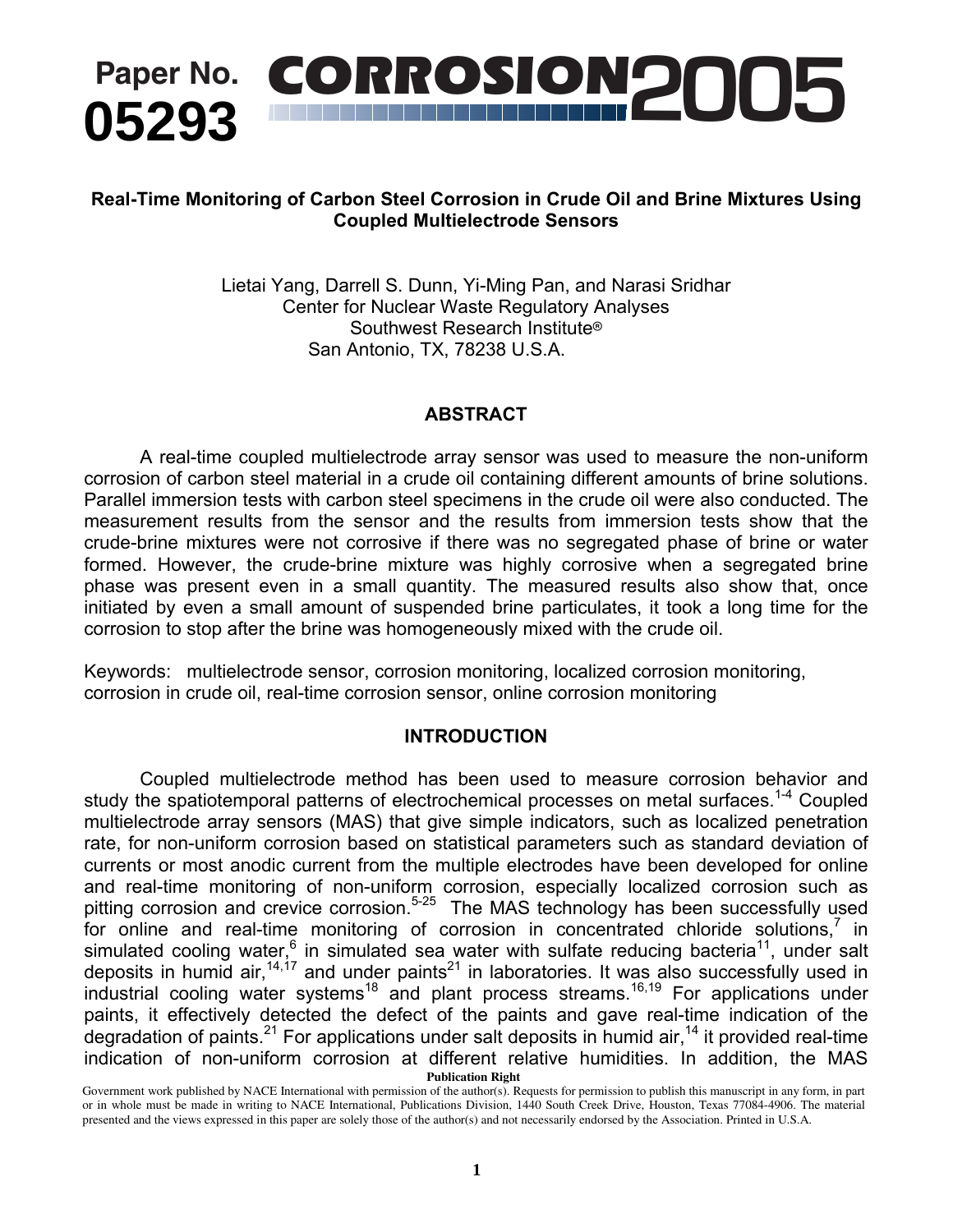technology has been demonstrated to be an effective tool in corrosion monitoring under cathodic protection (CP) conditions.<sup>22</sup> It gave real-time indication of the effectiveness of the cathodic protection system. If incorporated into a feed back control unit, it may be used to optimize the cathodic protection potential (or current) so that the potential is just below the protection value for critical components. Tests with the MAS have covered a variety of metals, including carbon steels, aluminum, stainless steels, and nickel-based alloys.

Most crude oils from production environments initially contain contaminants such as tanker salt water, or emulsified salt brine from oilfield formations. Typically, these brines contain dissolved cations such as Na<sup>+</sup>, Ca<sup>2+</sup>, Fe<sup>2+</sup>, and Mg<sup>2+</sup> and anions such as Cl<sup>-</sup>, SO<sub>4</sub><sup>2-</sup>, HCO<sub>3</sub><sup>-</sup>, and S<sup>2-</sup>. These can occur in concentrations from 200 ppm up to saturation levels of 300,000 ppm. These contaminants directly influence the corrosivity of a crude oil. Because corrodible surfaces are found throughout the production, transport, and refining equipment, corrosion in crude oil systems is one of the most costly problems facing oil companies.<sup>26</sup> Prior to refining, most bottom sludge and water (known as BS&W) separates and settles naturally in storage tankage. Some emulsified components need to be removed in desalting operations in order to minimize corrosion in the refining process. Desalting typically removes these down to < 10 ppm levels in one or more stages. However, even at these levels, the presence of inorganic chlorides still results in HCl in downstream atmospheric crude tower operations. This paper reports the real-time application of the MAS probe for corrosion monitoring of carbon steel materials in crude-brine mixtures in the laboratory.

In a coupled multielectrode array sensor, multiple miniature electrodes made of materials identical to the engineering component are used as sensing electrodes. The miniature electrodes are coupled together by connecting each of them to a common joint to act as a one-piece of metal $8-10$  (Figure 1). In a localized corrosion environment, some of the electrodes simulate the cathodic sites (or less corroding sites) and other electrodes simulate the anodic sites (or more corroding sites) of a one-piece of metal. Because the multiple electrodes are electrically separated by insulators, the anodic currents are forced to flow into the more corroding electrodes and the cathodic currents to flow out of the less or noncorroding electrodes. The resulting electrical currents, as measured from the voltage drop across the small resistors, are used, after statistical treatment, to quantitatively represent localized corrosion rates.<sup>10</sup>

#### **EXPERIMENTAL**

The MAS probes are usually made of flush-mounted electrodes. However, preliminary experiments with the crude oil indicated that the flush-mounted probe did not respond to the corrosion in the crude-brine mixtures because the distance among the electrodes was too large, compared with the size of the corrosive brine particulates formed in the two phase system. The electrode-exposed type of multielectrode probe<sup>27</sup> was used in this experiment (Figure 2). The electrodes in Figure 2 were closely packed together so that the distance among the electrodes was as small as possible (<0.3 mm). The probe had 16 electrodes made of Type 1010 carbon steel (UNS G10100) wire (0.5 mm in diameter and approximately 3 mm in exposed length). The surface area of the electrodes in the probe is approximately  $0.055$  cm<sup>2</sup>. The high resolution electronic system and the software has been described previously.<sup>10</sup>

Plate Type 1018 carbon steel (UNS G10180) coupons were used in the immersion test to verify the corrosion signals from the MAS probe. The dimension of the coupons was 5 cm in length, 2.5 cm in width and 0.32 cm in thickness. Typical chemical analyses for the electrode and test coupon materials are shown in Table 1. The selection of the Type 1018 carbon steel material in the immersion test was because of its availability in our laboratory. The small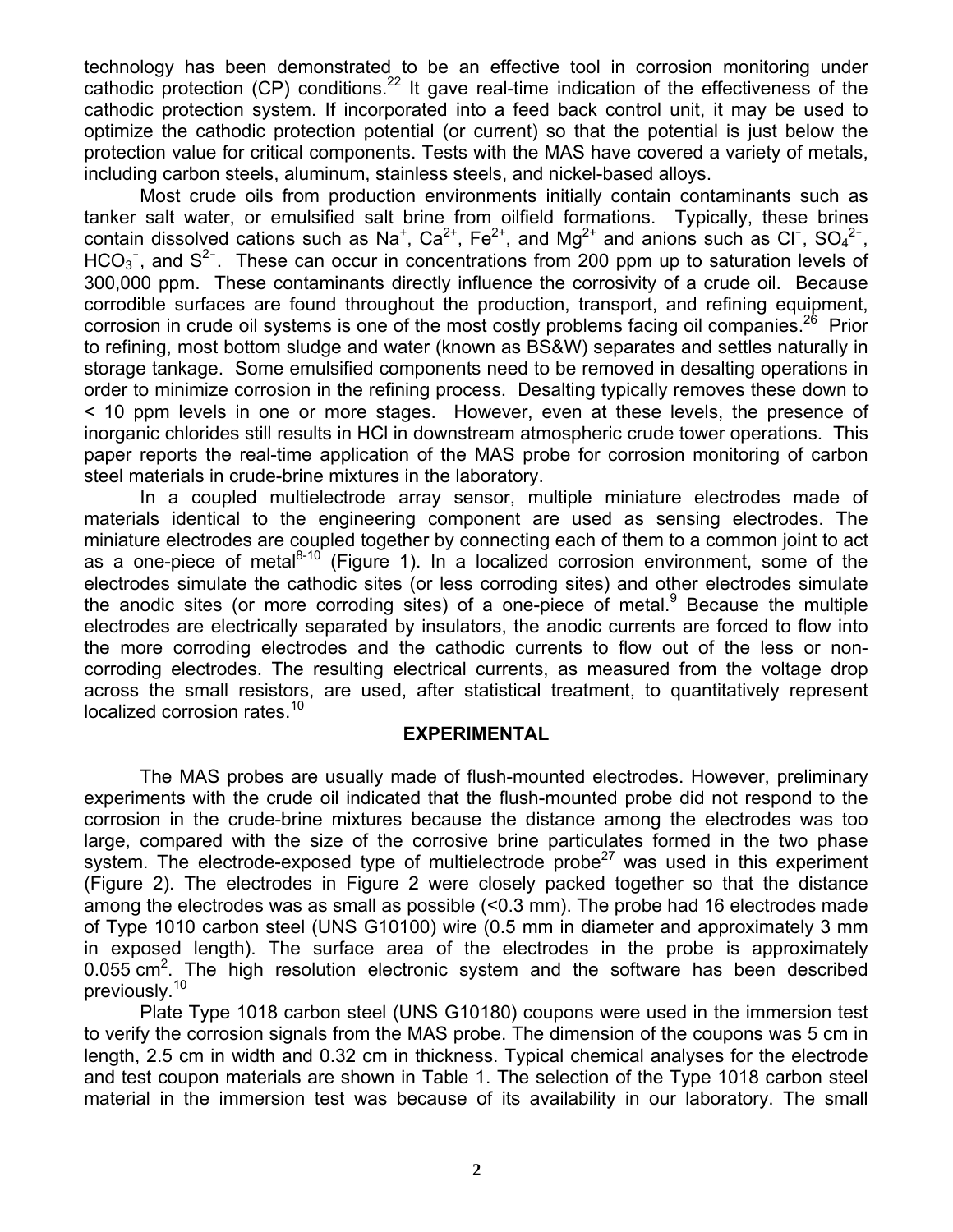difference in the carbon content between the two types of carbon steel materials (Types 1018 and 1010) is not expected to cause significant difference in corrosion resistance under the test conditions.

The experiment was conducted in a 1-L beaker placed on a magnetic stir. The beaker was initially filled with either desalted crude or mixtures of crude and a brine solution containing 0.5 M NaCl (reagent grade). The temperature was approximately 22 to 24°C through out the experiment. The beaker was open to air; no gas-purging was applied.

#### **RESULTS**

Figure 3 shows the response of the non-uniform corrosion currents measured from the electrode-exposed probe made of carbon steel to the addition of a brine solution containing 0.5 M NaCl. The non-uniform corrosion current of the probe in the desalted crude oil was approximately the same as that when the probe was in the air, which is close to the background level of electrical noise signal under the test environment ( $\leq 1 \times 10^{-9}$  A). Therefore, the desalted crude oil is not corrosive. When 3.5 mL brine solution was added to the crude oil (615 mL) to form a mixture containing 0.57% (by volume) of brine solution under stirring condition, the corrosion current increased by 3 orders of magnitude in approximately 5 hours. The corrosion current gradually decreased after a peak value of approximately 1  $\mu$ A was reached.

Figure 4 shows the response of the electrode-exposed carbon steel probe to crudebrine mixtures containing different amounts of brine. During this test, the brine was added to the crude prior to the exposure of the probe and the crude-brine mixture was fully stirred for 2 to 45 minutes (see notes in Figure 4) before the probe was transferred to the crude mixture. In this case, no significant increase in corrosion until the brine content reached 9.87% (by volume). Unlike the previous test, the coupled multielectrode probe showed no significant corrosion in the crude-brine mixture containing 0.57% (by volume) brine. The slight increases in corrosion rate when the probe was changed to the crude-brine mixture containing 1.95% (by volume) brine and to the crude-brine mixture containing 4.8% (by volume) brine were only temporary. The signals returned to their previous values shortly after these changes.

At the end of the test with each crude-brine mixture prior to the transfer of the probe to the mixture containing 9.87% (by volume) brine, no segregated phase of brine was found at the bottom of the glass beaker after the mixture was allowed to settle (without the stirring). Therefore, the mixtures containing up to 4.8% (by volume) brine solutions formed a homogeneous mixture with the crude oil after mixing during the tests.

When the probe was transferred to the well-stirred crude-brine mixture containing 9.87% (by volume) brine solution, the corrosion rate increased sharply, reaching a maximum value of 0.17 µA in 3 hours. Approximately one day after the initial increase, the corrosion rate started to decrease gradually and reached the value prior to the transfer to the 9.87% (by volume) mixture in approximately 6 days (Figure 5). Segregated phase of brine solution was noticed at the bottom of the beaker when the stirring was stopped for a few hours after the addition of the 9.87% brine solution, suggesting that the crude-brine mixture was not homogeneous at the beginning of the test under the stirring conditions. The increase in corrosion rate at the beginning of the test was caused by the brine bubbles in contact with the sensing electrodes. However, at the end of the test with the 9.87% (by volume) mixture, no segregated phase of brine was found at the bottom of the beaker when the stirring was stopped, suggesting that the crude-brine mixture was near homogeneous at the later period of the test. The brine that was initially not fully mixed in the crude-brine mixture was fully dispersed or emulsified sometime during the test.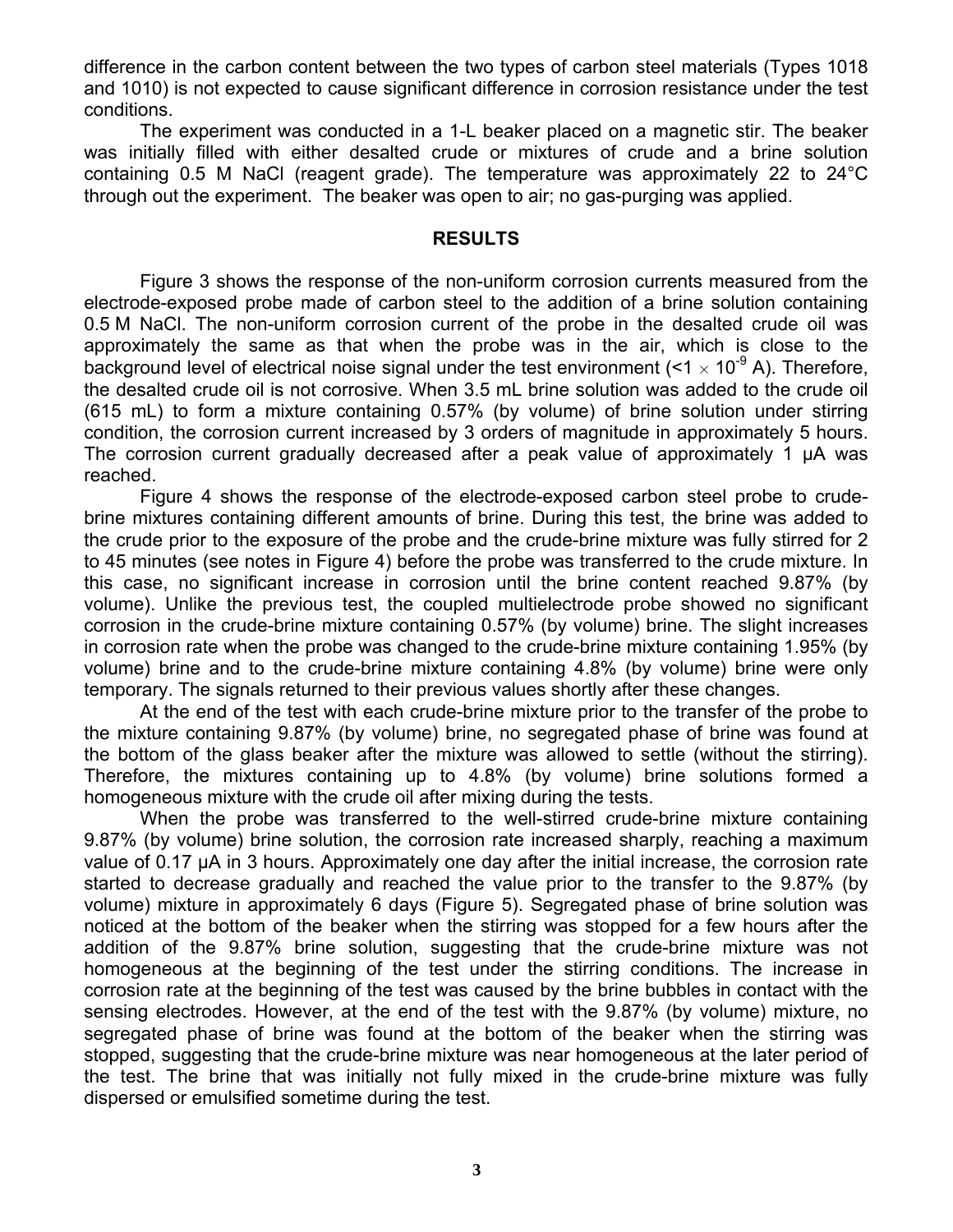Figure 6 shows the responses of the electrode-exposed carbon steel probe to air and to a pure brine solution after the probe had been exposed to the crude-brine mixtures and the sensing surface was covered by a thick layer of oil coating. The corrosion rate decreased when it was exposed to air and increased sharply when it was exposed to the pure brine solution. The responses were similar to those observed when the probe was not covered by a coating of crude. Figure 6 demonstrates that the responsiveness of the probe was not retarded after its electrodes were covered by the thick crude coating which may act as an insulating layer.

Total immersion tests were conducted by dipping three Type 1018 carbon steel specimens in: (i) the continuously stirred homogeneous crude-brine mixture containing 9.87% brine (by volume), (ii) a continuously stirred two phase crude-brine mixture containing 12% brine (by volume), and (iii) a stationary pure brine solution covered by floating crude [> 50% (by volume)], respectively. The 9.87% (by volume) crude-brine mixture was initially mixed for 11 days prior to the test (see Figures 4 and 5). The brine solution used in the immersion tests was the same 0.5 M NaCl solution used for the MAS probe test. The stationary crude-brine mixture was not previously stirred. It was observed that the coupon in the stationary pure brine solution started to rust on the second day of immersion. It was also observed that small pits were apparent on the coupon in the non-homogeneous two phase crude-brine mixture containing 12% (by volume) brine on the second day. However, no sign of pitting and rusting were noticed on the coupon in the continuously stirred homogenous crude-brine mixture containing 9.87% (by volume) brine even after the 13<sup>th</sup> day of exposure. Figure 7 shows the post-test pictures for the coupons. The original machining marks (600 grit) were clearly visible on the coupon that was tested in the homogeneous crude-brine mixture. However, pitting is clearly shown on the surface of the coupon that was tested in the two phase crude-brine mixture. The coupon tested in the pure brine solution exhibited general corrosion. It should be mentioned that the picture for the coupon tested in the homogeneous crude-brine mixture containing 9.87% (by volume) brine were taken 13 days after the exposure, but the pictures for the coupons tested in the two phase crude mixture containing 12% (by volume) brine and in the pure brine solutions were taken 58 days after the exposure. Although no pictures were taken after 13 days after the test for the coupons tested in the two phase mixtures and the pure brine solution, significant pits and rusts were observed on these coupons 13 days after the exposure.

Figure 8 shows the corrosion rate of the coupled multielctrode sensor probe exposed in the same homogeneous crude-brine mixture as the coupon that showed no sign of significant corrosion. The low signal from the coupled multielectrode probe is in agreement with the post test appearance of the carbon steel coupon (Figure 7A).

#### **DISCUSSIONS**

No significant corrosion was observed on a carbon steel specimen in the crude oil and brine mixture containing 9.87% (by volume) brine after the brine was homogeneously mixed in the mixture at room temperatures. Therefore, the mixture of crude oil and brine is not corrosive at room temperatures if no segregated phase of brine solution is present, No corrosion was shown from the coupled multielectrode array sensor probe in the same crude-brine mixture either.

However, some results from the coupled multielectrode array probe show that the corrosion rate increased by 3 orders of magnitude when only 0.57% (by volume) of brine solution containing 0.5 M NaCl was added to crude oil under continuously stirred condition (Figure 3), reaching 1 µA. This high signal is close to that observed in the pure brine solution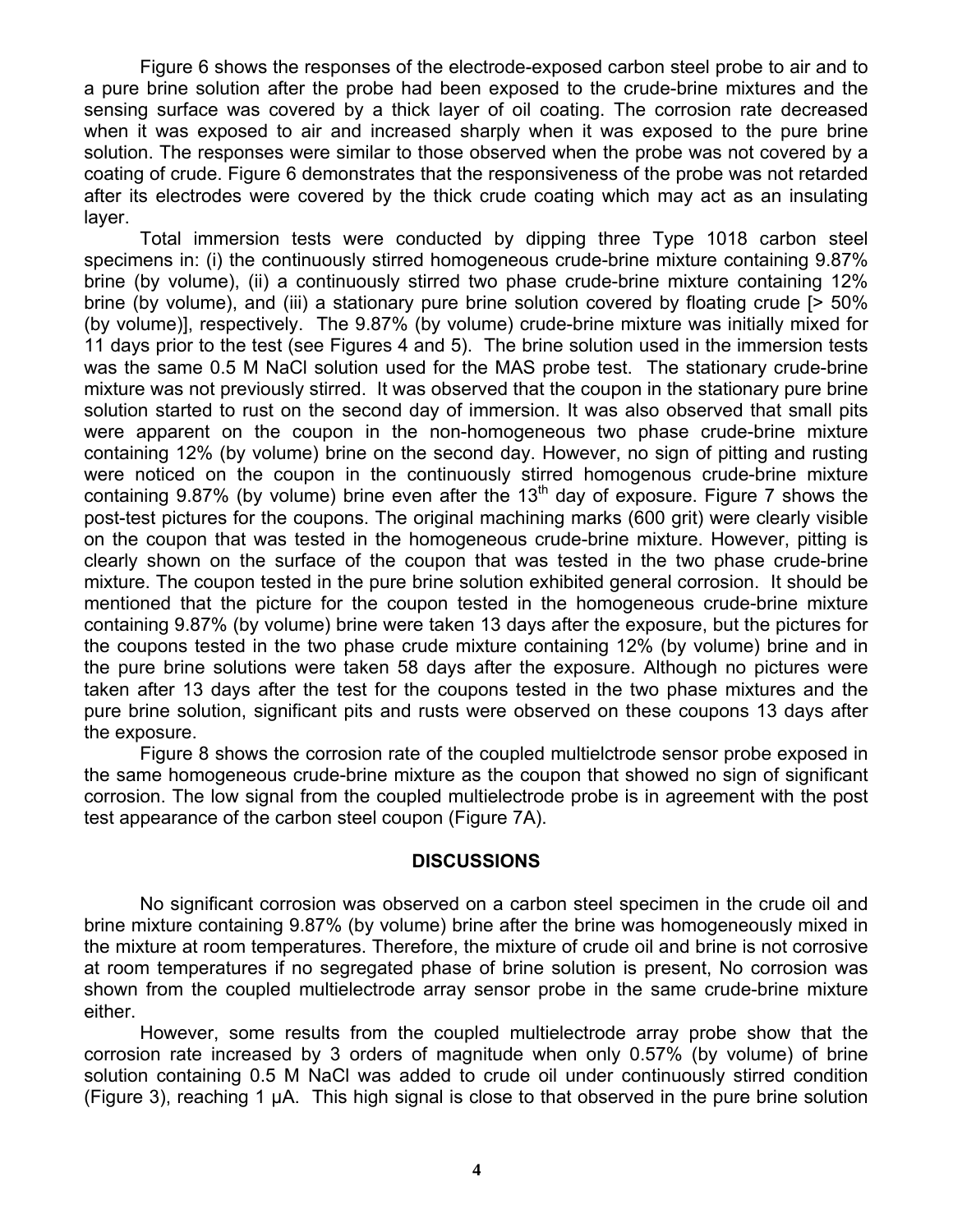containing 0.5 M NaCl (see Figure 6). Other researchers who conducted experiments with electrode-flush-mount coupled multielectrode probes, which had well-defined surface area for corrosion rate calculation, have shown that the localized corrosion rate of carbon steel in airsaturated simulated seawater (similar to 0.5 M NaCl solution) was from 1 to 3 mm/year (40 to 120 mil/year). $22$  The response in Figure 3 was probably due to the contact of the brine particulates with the sensing electrodes during the addition of the brine solution or within the initial time period after the brine addition. When the brine solution was added to the desalted crude oil under the stirring condition, the brine particulates that did not have the time to dissolve may have contacted or been trapped on the surfaces of some of the electrodes of the probe and caused corrosion to the electrodes. Once a corrosion product was formed on the electrodes, the trapped corrosive brine particulates may be retained further by the corrosion products formed on the electrodes. The decreasing trends shown in Figures 3 and 5 after the corrosion reach maximum values are indications probably due to the slowly disappearing of the corrosive brine particulates trapped in the corrosion products on the sensor electrode surface.

The results in Figures 4 and 5 show that for the crude-brine mixtures containing 0.57 to 4.87% brine, a mixing time of 2 to 45 minutes, depending on the content of the brine in the mixture, were enough to homogenously mix the crude-brine mixture and make it not corrosive. When the brine content reached 9.87%, even 45 minutes of mixing were not enough to mix the crude-brine mixture. The low corrosion rates from the coupled multielectrode probe and the immersion test conducted in the crude-brine mixture containing 9.87% (by volume) brine show that the desalted crude oil may be homogeneously mixed with as much as 9.87 % (by volume) brine solutions without forming a separated phase of brine solution after several days of mixing.

### **CONCLUSIONS**

The non-uniform corrosion behavior of carbon steel material in crude oil containing different amount of brine solutions (0.5 M NaCl) was measured using a real-time and online multielectrode array sensor. The measurement results from the sensor and the results from the immersion test show that the crude-brine mixtures were not corrosive if there was no segregated phase of brine or water formed. However, the crude-brine mixture was highly corrosive when a segregated brine phase was present even in a small quantity. The measurement results also show that it took a long time to stop corrosion once it was initiated because the corrosion products may trap the corrosive brine at the corroded sites for a relatively long time.

### **ACKNOWLEDGMENTS**

The authors would like to thank Brian Derby for the assistance in the laboratory during the experiments. The authors also acknowledge the technical review of X. He, the programmatic review of B. Sagar, and the assistance of J. Gonzalez and C. Patton in preparing the manuscript.

### **REFERENCES**

1. U. Steinsmo, T. Rone, and J.M. Drugli, Aspects of Testing and Selecting Stainless Steels for Sea Water Applications, CORROSION/94, Paper No. 492, (Houston, Texas: NACE International, 1994).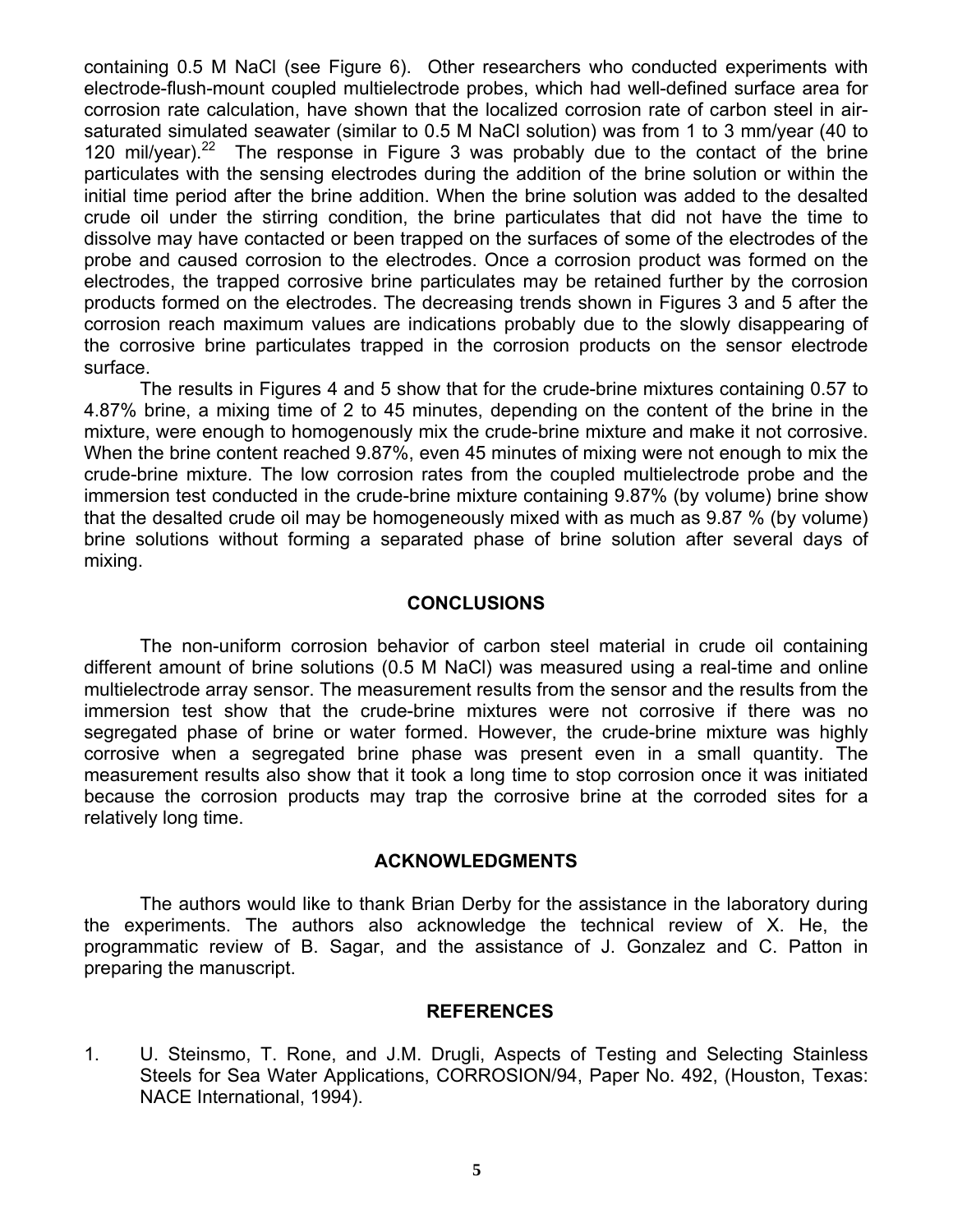- 2. Z. Fei, R.G. Kelly, and J.L. Hudson, Journal of Physical Chemistry, 100, 49 (1996): pp. 18,986–18,991.
- 3. Y.J. Tan, Corrosion Science, 41, 2 (1999): pp. 229–247.
- 4. Y. J. Tan, T. Liu and N. Aung, Localized Corrosion and Inhibition Studies Using the Wire Beam Electrode Method in Conjunction with the Electrochemical Noise Analysis and the Scanning Reference Electrode Technique, CORROSION/2004, Paper No. 04427 (Houston, TX: NACE International, 2004).
- 5. L. Yang, N. Sridhar, and O. Pensado, Development of a Multielectrode Array Sensor for Monitoring Localized Corrosion, presented at the 199th Meeting of the Electrochemical Society, Abstract #182, Extended Abstract Volume I, 2001.
- 6. L. Yang, and D.S. Dunn, Evaluation of Corrosion Inhibitors in Cooling Water Systems Using a Coupled Multielectrode Array Sensor, CORROSION/2002, Paper No. 02004 (Houston, TX: NACE International, 2002).
- 7. L. Yang, N. Sridhar, and G. Cragnolino, Comparison of Localized Corrosion of Fe-Ni-Cr-Mo Alloys in Concentrated Brine Solutions Using a Coupled Multielectrode Array Sensor, CORROSION/2002, Paper No. 545 (Houston, TX: NACE International, 2002).
- 8. L. Yang and N. Sridhar, Monitoring of Localized Corrosion, ASM Handbook, Volume 13A-Corroson: Fundmentals, Testing, and Protection, Stephen. D. Crammer and Bernard S. Covino, Jr., eds, Materials Park, OH: ASM International, pp. 519–524, 2003.
- 9. L. Yang and N. Sridhar, Materials Performance, 42, 9 (2003): pp. 48–52.
- 10. L. Yang, N. Sridhar, O. Pensado, and D. S. Dunn, Corrosion, 58, (2002): p. 1,004.
- 11. C. Sean Brossia and Lietai Yang, Studies of Microbiologically Influenced Corrosion Using a Coupled Multielectrode Array Sensor, CORROSION/2003, Paper No. 03575 (Houston, TX: NACE International, 2003).
- 12. C.S. Brossia, L. Yang, D.S. Dunn, N. Sridhar, Corrosion Sensing and Monitoring, Proceedings of Tri-Service Corrosion Conference, January 14–18, 2002, San Antonio, TX, 2002.
- 13. V. Jain, S. Brossia, D. Dunn, and L. Yang, Development of Sensors for Waste Package Testing and Monitoring in the Long Term Repository Environments, Ceramic Transactions, Vol. 143, Westerville, OH: American Ceramic Society, pp. 283–290, 2003.
- 14. L. Yang, R.T. Pabalan, L. Browning, and D.S. Dunn, Corrosion Behavior of Carbon Steel and Stainless Steel Materials under Salt Deposits in Simulated Dry Repository Environments, Scientific Basis for Nuclear Waste Management XXVI, Symposium Proceedings 757, R.J. Finch and D.B. Bullen, eds, Warrendale, PA: Materials Research Society, pp. 791–797, 2003.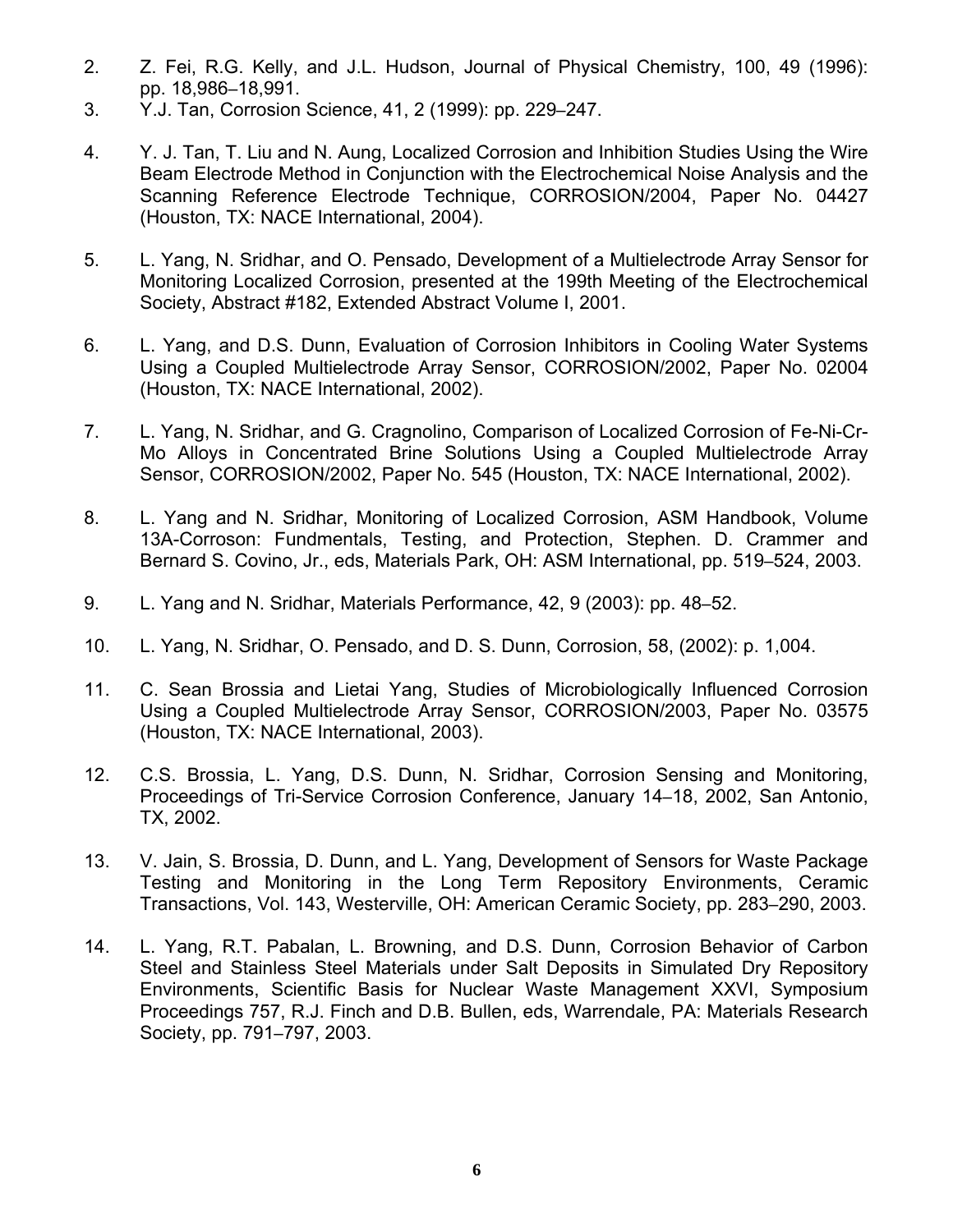- 15. L. Yang, R.T. Pabalan, L. Browning, and G.A. Cragnolino, Measurement of Corrosion in Saturated Solutions Under Salt Deposits Using Coupled Multielectrode Array Sensors, CORROSION/2003, Paper No. 03426 (Houston, TX: NACE International, 2003).
- 16. A. Anderko, N. Sridhar, C.S. Brossia, D. S. Dunn, L.T. Yang, B.J. Saldanha, S.L. Grise, and M.H. Dorsey, An Electrochemical Approach to Predicting and Monitoring Localized Corrosion in Chemical Process Streams, CORROSION/2003, Paper No. 03375 (Houston, TX: NACE International, 2003).
- 17. L. Yang, R.T. Pabalan, and D.S. Dunn, The Study of Atmospheric Corrosion of Carbon Steel and Aluminum under Salt Deposit Using Coupled Multielectrode Array Sensors, the 204th Meeting of the Electrochemical Society, Abstract #465, Extended Abstract Volume 2003-II.
- 18. M.H. Dorsey, L. Yang, and N. Sridhar, Cooling Water Monitoring Using Coupled Multielectrode Array Sensors and Other On-line Tools, CORROSION/2004, Paper No. 04077 (Houston, TX: NACE International, 2004).
- 19. L. Yang, N. Sridhar, S.L. Grise, B.J. Saldanha, M.H. Dorsey, H.J. Shore, and A. Smith, Real-Time Corrosion Monitoring in a Process Stream of a Chemical Plant Using Coupled Multielectrode Array Sensors, CORROSION/2004, Paper No. 04440 (Houston, TX: NACE International, 2004).
- 20. L. Yang, N. Sridhar, D.S. Dunn, and C.S. Brossia, Laboratory Comparison of Coupled Multielectrode Array Sensors with Electrochemical Noise Sensors for Real-Time Corrosion Monitoring, CORROSION/2004, Paper No. 04033 (Houston, TX: NACE International, 2004).
- 21. X. Sun, Online Monitoring of Undercoating Corrosions Utilizing Coupled Multielectrode Sensors, CORROSION/2004, Paper No. 04033 (Houston, TX: NACE International, 2004).
- 22. X. Sun, Online Monitoring of Corrosion under Cathodic Protection Conditions Utilizing Coupled Multielectrode Sensors, CORROSION/2004, Paper No. 04094 (Houston, TX: NACE International, 2004).
- 23. L. Yang, N. Sridhar, C.S. Brossia, and D.S. Dunn, Evaluation of the Coupled Multielectrode Array Sensor as a Real Time Corrosion Monitor, Corrosion Science, Accepted for publication, 2004.
- 24. L. Yang and N. Sridhar, Sensor Array and Method for Electrochemical Corrosion Monitoring, U.S. Patent No. 6,683,463 (2004).
- 25. L. Yang, D.S. Dunn, and G.A. Cragnolino, An Improved Method for Real-time and Online Corrosion Monitoring Using Coupled Multielectrode Array Sensors, CORROSION/2005, Paper No. 05379 (Houston, TX: NACE International, 2005).
- 26. J.R. Becker, Corrosion and Scale Handbook, Tulsa, Oklahoma: PennWell Publishing Company, 1998.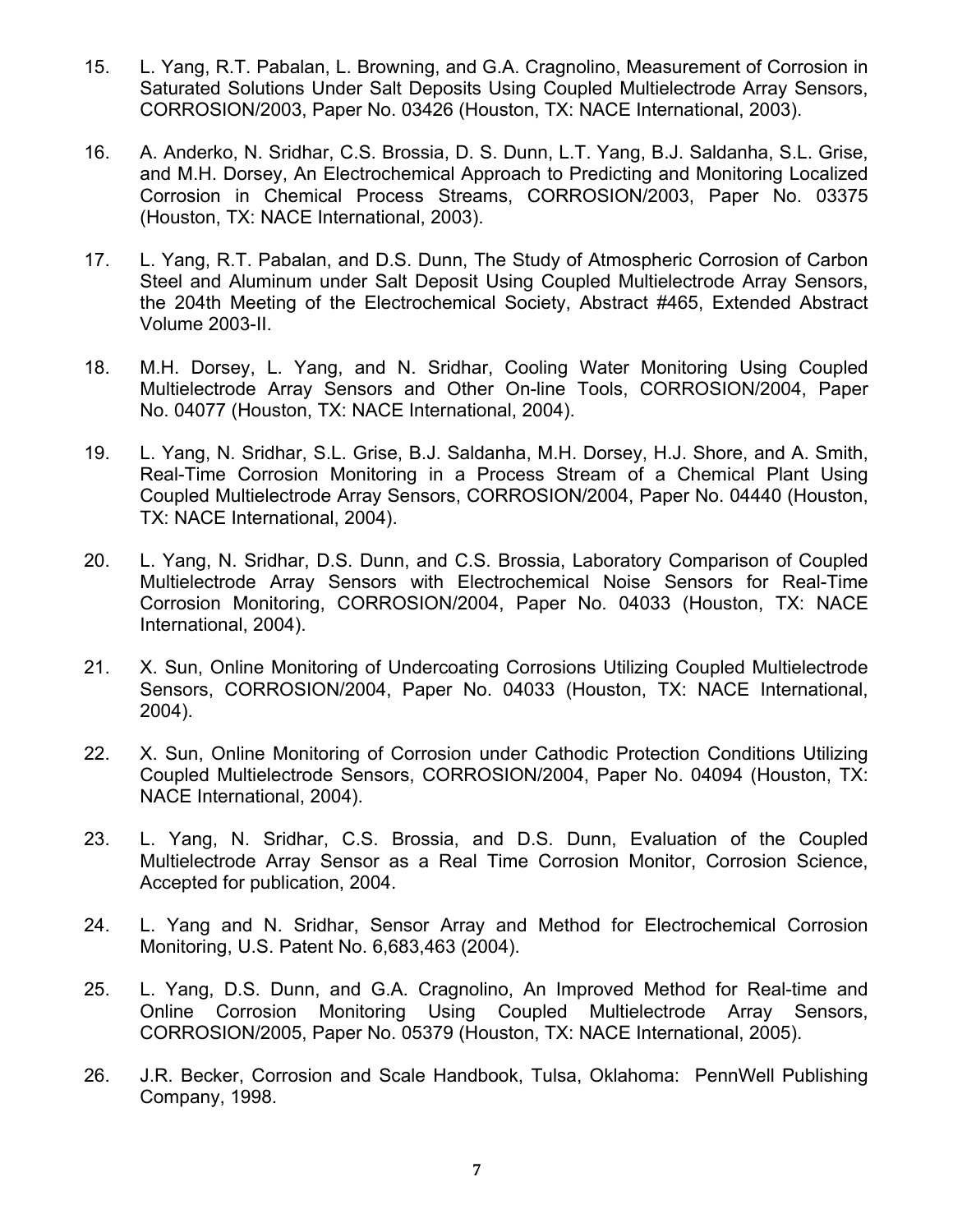27. L. Yang and G.A. Cragnolino, Studies on The Corrosion Behavior of Stainless Steels in Chloride Solutions in the Presence of Sulfate Reducing Bacteria, CORROSION/2004, Paper No. 04598 (Houston, TX: NACE International, 2004).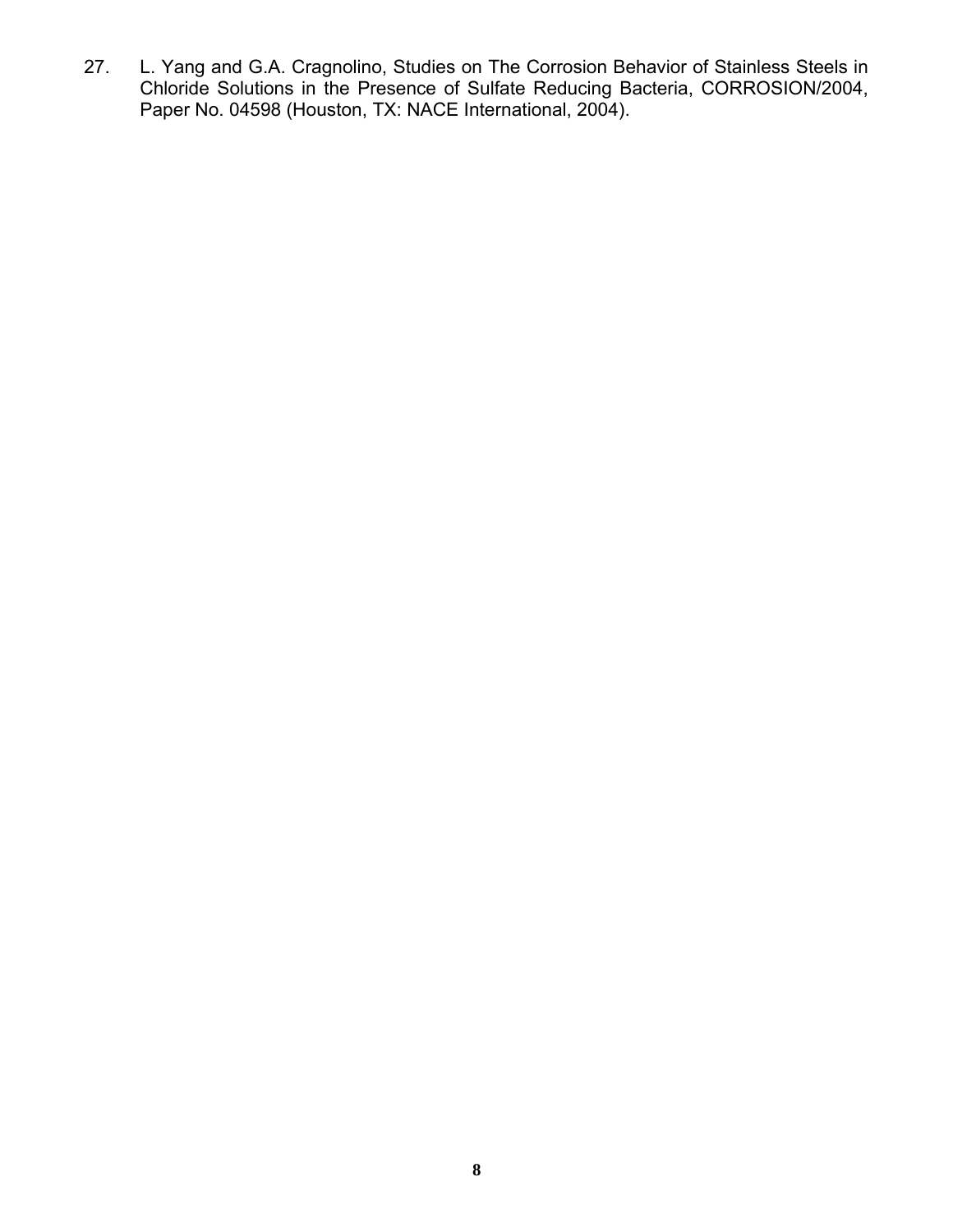### TABLE 1

# TYPICAL CHEMICAL COMPOSITIONS (WEIGHT PERCENT) OF THE CARBON STEEL WIRES USED IN THE SENSORS AND THE CARBON STEEL COUPONS USED IN THE IMMERSION TESTS

| Metals             | UNS No. | Fe  | Mn   | ⊏     |       |      |
|--------------------|---------|-----|------|-------|-------|------|
| Type 1018          | G10180  | Bal | 0.72 | 0.008 | 0.008 | 0.20 |
| Type 1010          | G10100  | Bal | 0.31 | 0.04  | 0.042 | 0.08 |
| Note: Bal: Balance |         |     |      |       |       |      |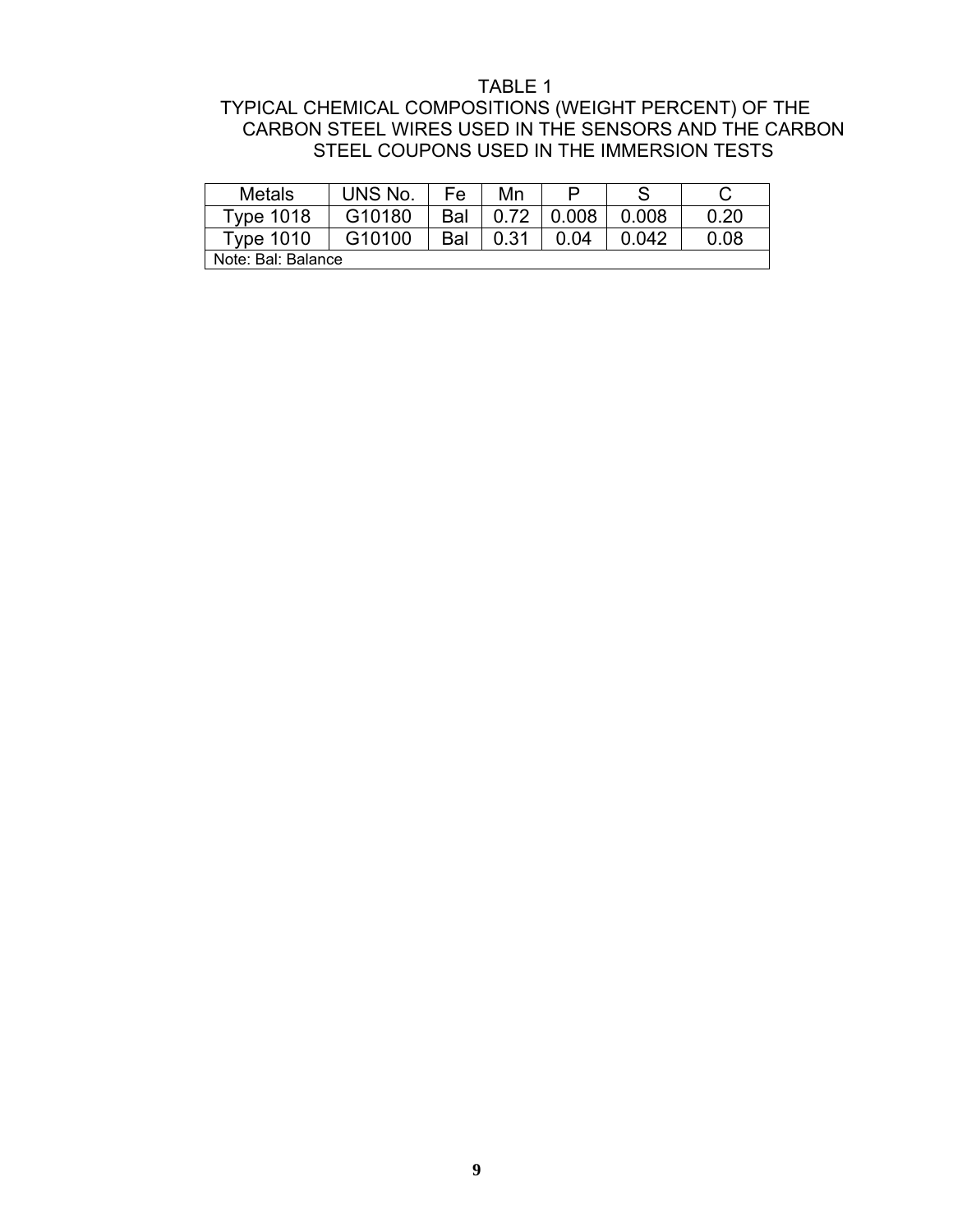

FIGURE 1. Principle of the coupled multielectrode array sensor. The current from or to each electrode, I, was measured by the voltage drop across the resistor between the corresponding electrode and the common coupling joint.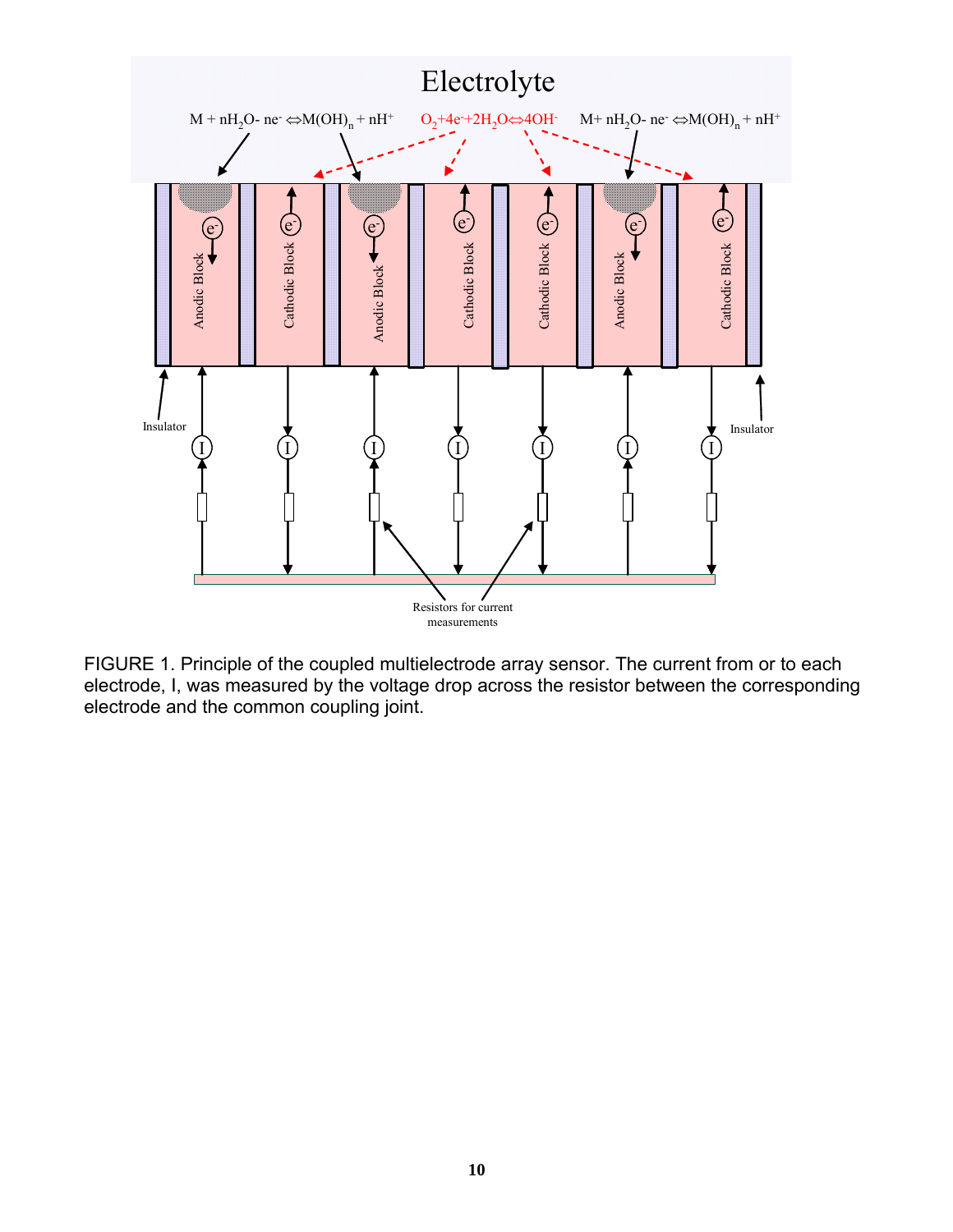

FIGURE 2. Schematic diagram of the coupled multielectrode sensor probe used in the tests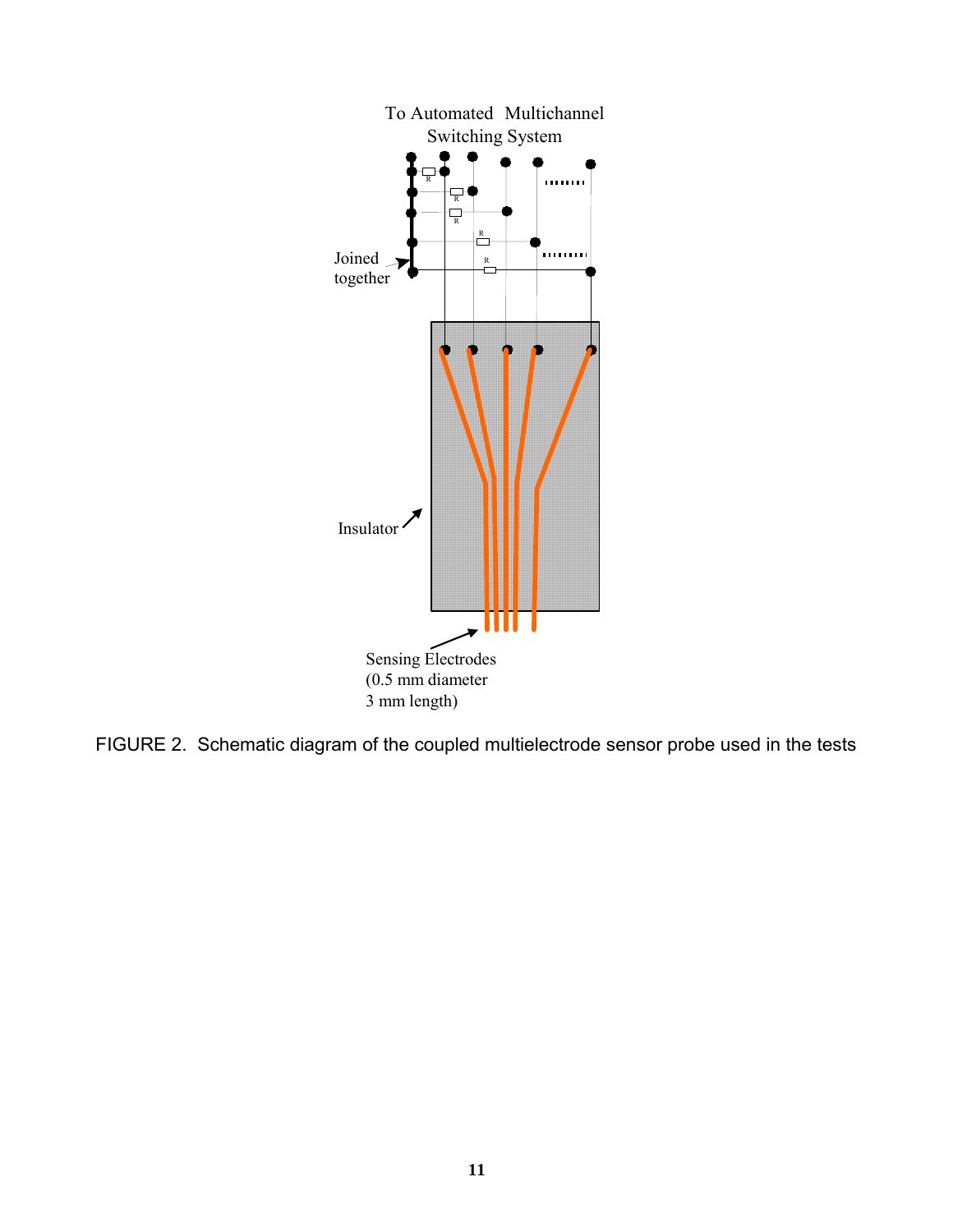

FIGURE 3.Responses of the electrode-exposed carbon steel probe in crude oil to the addition of 0.5 M NaCl brine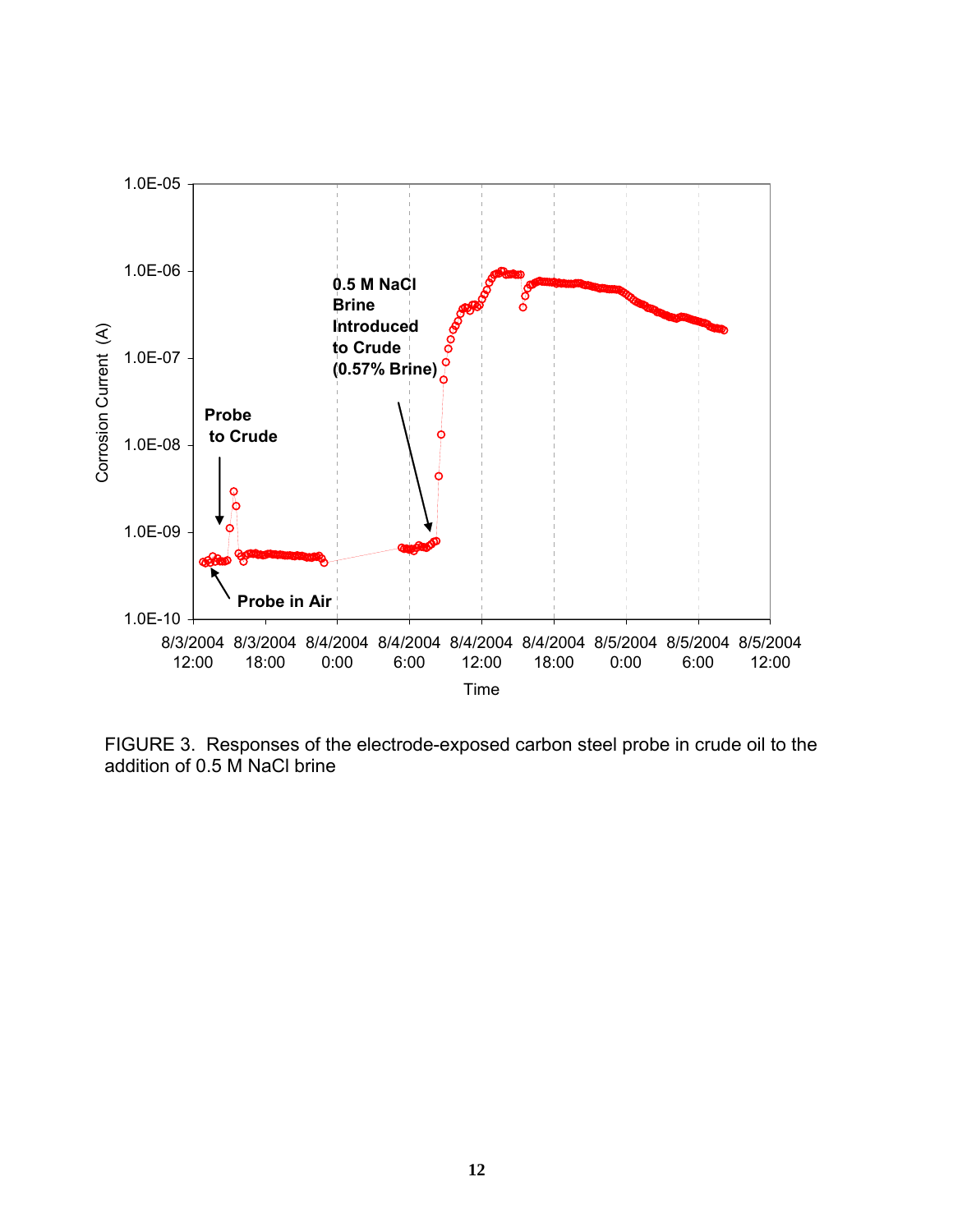



Note: Before the probe was transferred to a given mixture, the mixture was stirred for at least 2 minutes for the mixtures containing 1.95% or less brine, 5 minutes for the mixtures containing 3.03% or 4.87% brine, and 45 minutes for the mixture containing 9.87% brine solution.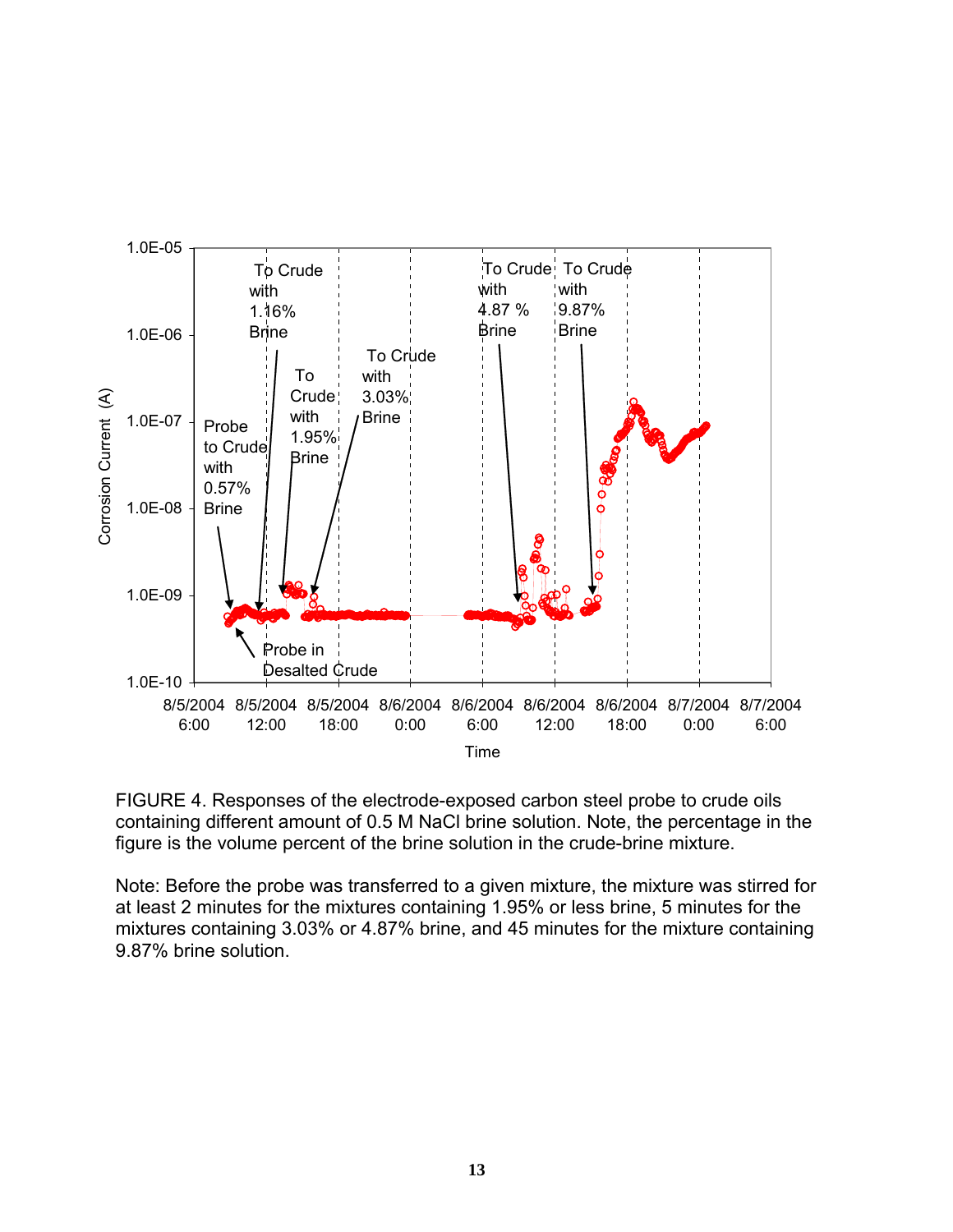

FIGURE 5. Probe signals in a crude-brine mixture containing 9.87% (by volume) brine solution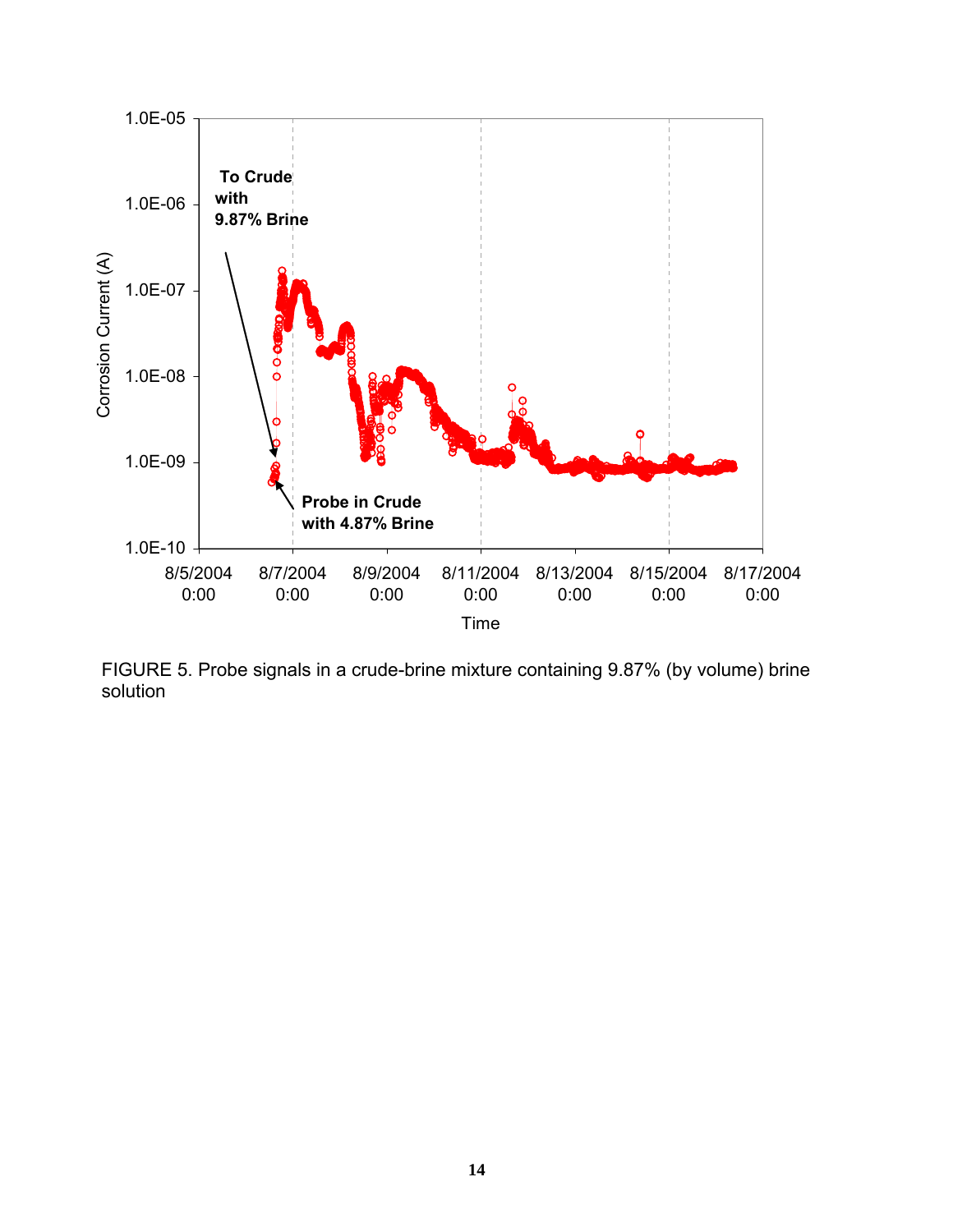

FIGURE 6. Responses of the electrode-exposed carbon steel probe to air and a pure brine solution after the exposure to crude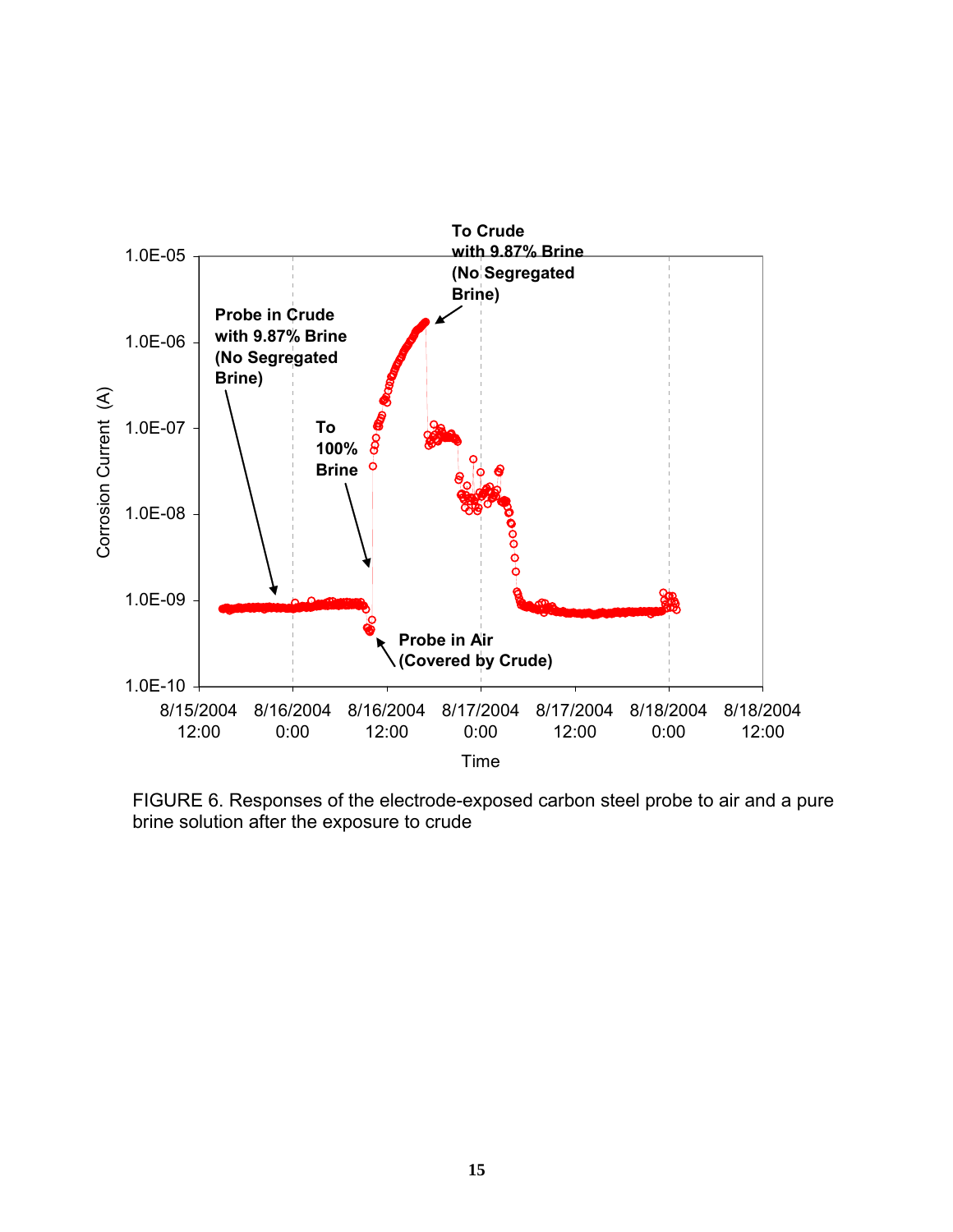

FIGURE 7. Post test appearance of carbon steel coupons in a continuously stirred homogeneous crude-brine mixture containing 9.87% (by volume) brine (A), a continuously stirred two phase crude-brine mixture containing 12% (by volume) brine (B), and a stationary pure brine solution covered by floating crude (C).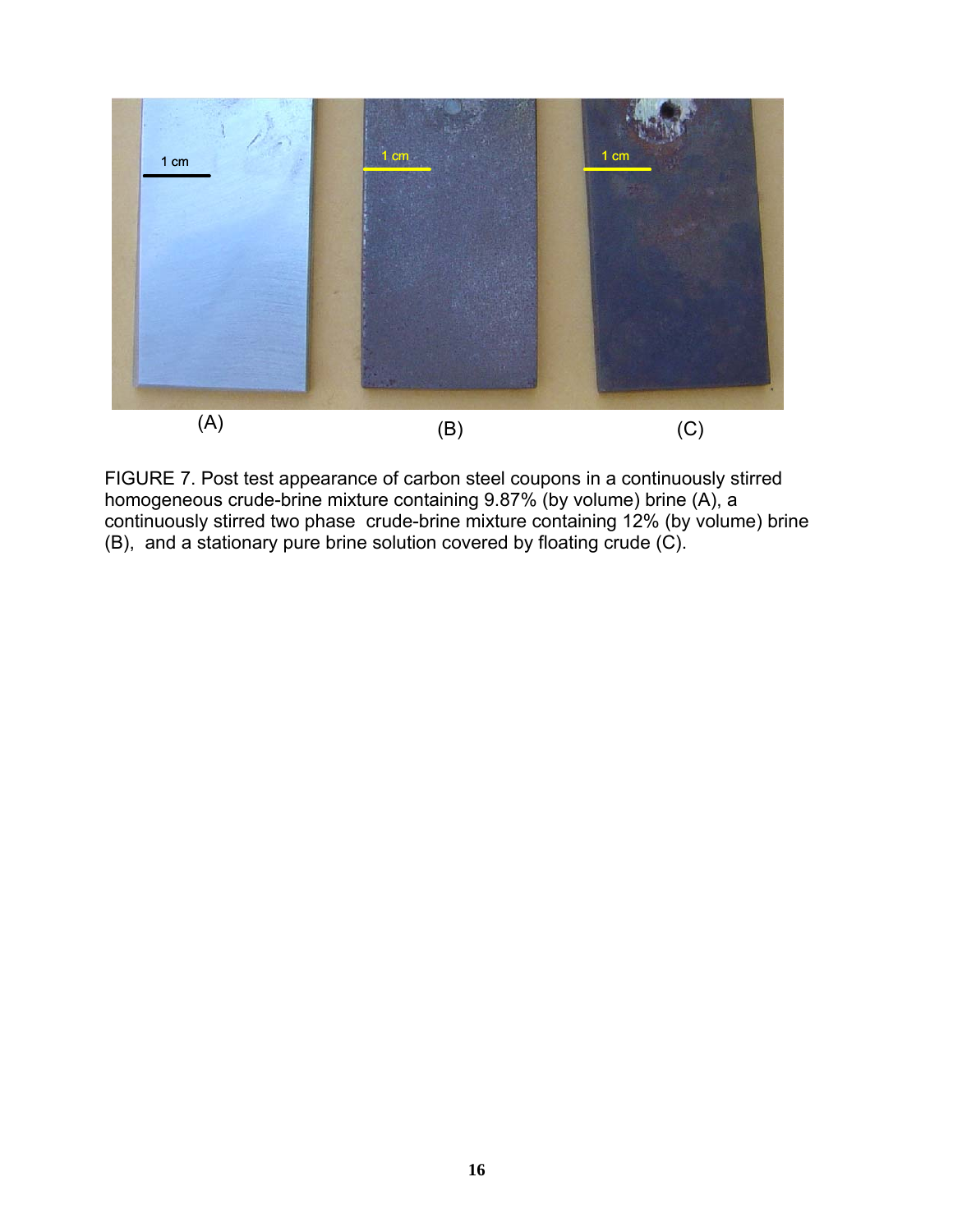

FIGURE 8. Corrosion signal from the MAS probe during the first 9 days of the total immersion test with carbon steel coupons. The crude-brine mixture was initially mixed for 11 days prior to the test (see Figure 5).